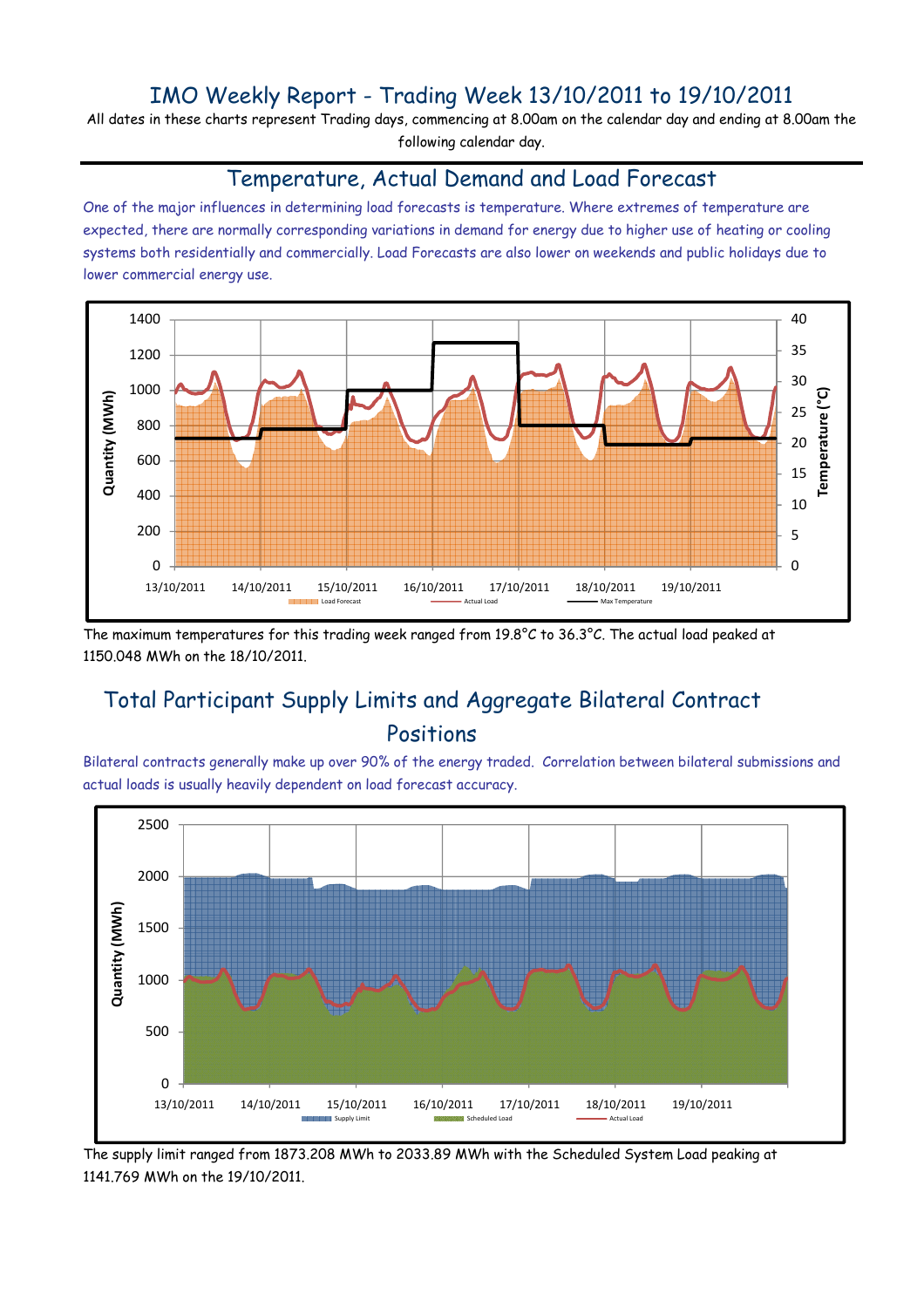### Net Balancing Market Trades

Bilateral contracts and STEM trading are generally based on the forecast energy requirements of Participants. When the forecast requirements are higher or lower than the actual requirements for a day, this Market energy must be bought and sold in the balancing mechanism. This graph shows the estimated net balancing trades.



The majority of the balancing activity this week occurred within Balancing Supply. The maximum balancing demand for the week reached 67.079 MWh on the 18/10/2011. The maximum balancing supply for the week reached -293.077 MWh on the 16/10/2011.

### Total Traded Energy

This chart represents a comparison between the total net energy that is traded in Bilateral Contracts, the STEM and the balancing mechanism. Balancing Supply represents cases in which the total contract position is greater than the demand and customers must supply energy back to balancing. Balancing Demand represents cases in which the total contract position is less than the demand and customers must purchase energy from balancing.



Total balancing supply equalled -26292.2 MWh whereas total balancing demand equalled 649.79 MWh. The Total STEM Traded quantity was 21142.7990000001 MWh, with the STEM Clearing Quantity ranging between 10.805 MWh and 161.904 MWh.